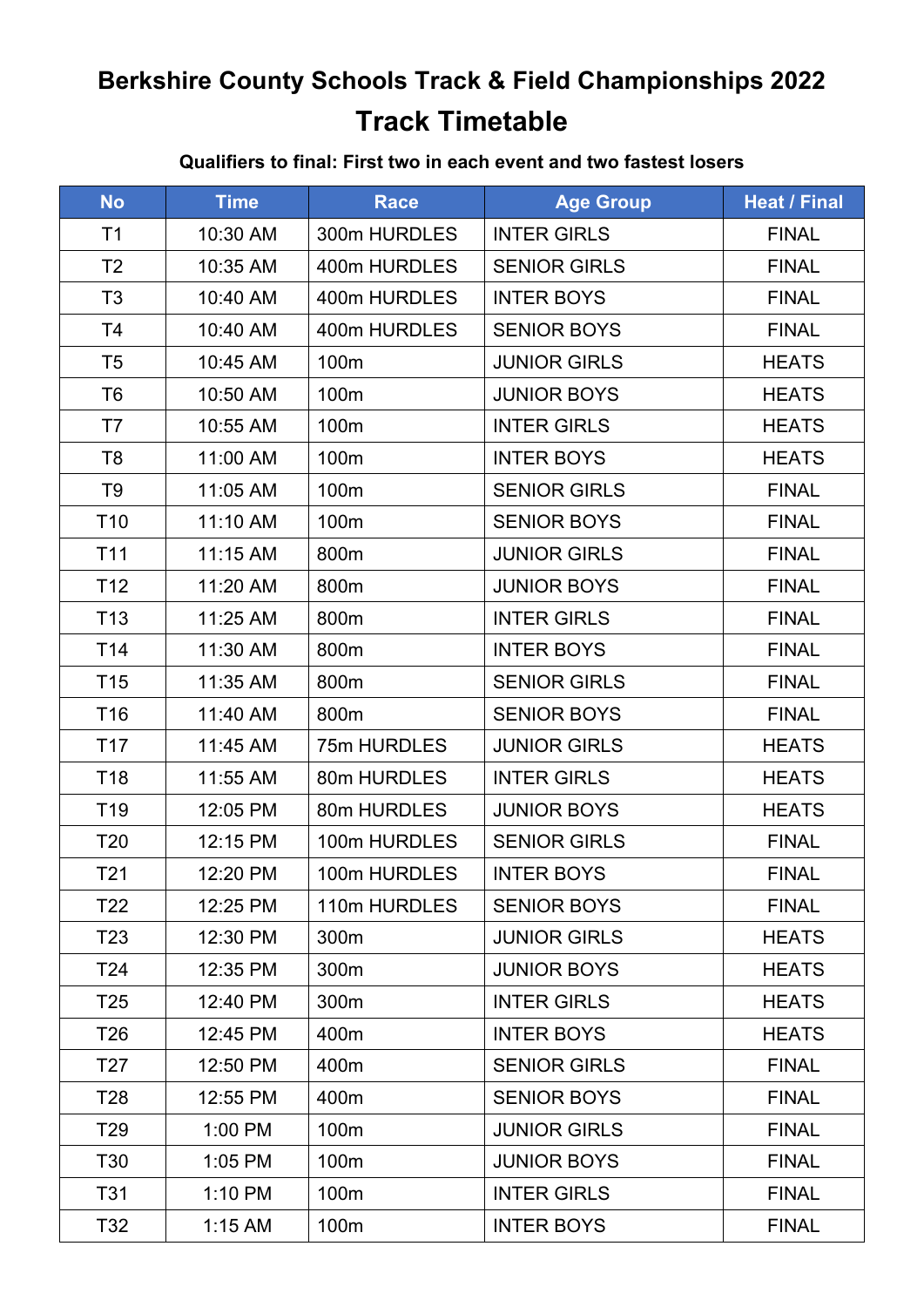# **Berkshire County Schools Track & Field Championships 2022 Track Timetable**

#### **Qualifiers to final: First 2 in each event and 2 fastest losers**

| <b>No</b>       | <b>Time</b> | <b>Race</b>      | <b>Age Group</b>    | <b>Heat / Final</b> |
|-----------------|-------------|------------------|---------------------|---------------------|
| T33             | 1:20 PM     | 3000m            | <b>INTER GIRLS</b>  | <b>FINAL</b>        |
| T34             | 1:20 PM     | 3000m            | <b>SENIOR GIRLS</b> | <b>FINAL</b>        |
| T35             | 1:35 PM     | 3000m            | <b>INTER BOYS</b>   | <b>FINAL</b>        |
| T36             | 1:35 PM     | 3000m            | <b>SENIOR BOYS</b>  | <b>FINAL</b>        |
| T37             | 1:50 PM     | 200m             | <b>JUNIOR GIRLS</b> | <b>HEATS</b>        |
| T38             | 1:55 PM     | 200m             | <b>JUNIOR BOYS</b>  | <b>HEATS</b>        |
| T39             | 2:00 PM     | 200m             | <b>INTER GIRLS</b>  | <b>HEATS</b>        |
| T40             | 2:05 PM     | 200m             | <b>INTER BOYS</b>   | <b>HEATS</b>        |
| T41             | 2:10 PM     | 200m             | <b>SENIOR GIRLS</b> | <b>FINAL</b>        |
| T42             | 2:15 PM     | 200 <sub>m</sub> | <b>SENIOR BOYS</b>  | <b>FINAL</b>        |
| T43             | 2:20 PM     | 1500m            | <b>JUNIOR GIRLS</b> | <b>FINAL</b>        |
| T44             | 2:30 PM     | 1500m            | <b>JUNIOR BOYS</b>  | <b>FINAL</b>        |
| T45             | 2:40 PM     | 75m HURDLES      | <b>JUNIOR GIRLS</b> | <b>FINAL</b>        |
| T46             | 2:45 PM     | 80m HURDLES      | <b>INTER GIRLS</b>  | <b>FINAL</b>        |
| T47             | 2:50 PM     | 80m HURDLES      | <b>JUNIOR BOYS</b>  | <b>FINAL</b>        |
| T48             | 3:00 PM     | 300m             | <b>JUNIOR GIRLS</b> | <b>FINAL</b>        |
| T49             | 3:05 PM     | 300m             | <b>JUNIOR BOYS</b>  | <b>FINAL</b>        |
| T <sub>50</sub> | 3:10 PM     | 300m             | <b>INTER GIRLS</b>  | <b>FINAL</b>        |
| T <sub>51</sub> | 3:15 PM     | 400m             | <b>INTER BOYS</b>   | <b>FINAL</b>        |
| T <sub>52</sub> | 3:20 PM     | 1500m S/C        | <b>INTER GIRLS</b>  | <b>FINAL</b>        |
| T53             | 3:30 PM     | 1500m S/C        | <b>SENIOR GIRLS</b> | <b>FINAL</b>        |
| T54             | 3:40 PM     | 1500m S/C        | <b>INTER BOYS</b>   | <b>FINAL</b>        |
| T55             | 3:50 PM     | 1500m            | <b>INTER GIRLS</b>  | <b>FINAL</b>        |
| T56             | 4:00 PM     | 1500m            | <b>SENIOR GIRLS</b> | <b>FINAL</b>        |
| T57             | 4:10 PM     | 1500m            | <b>INTER BOYS</b>   | <b>FINAL</b>        |
| T58             | 4:20 PM     | 1500m            | <b>SENIOR BOYS</b>  | <b>FINAL</b>        |
| T <sub>59</sub> | 4:30 PM     | 2000m S/C        | <b>SENIOR BOYS</b>  | <b>FINAL</b>        |
| T60             | 4:40 PM     | 200m             | <b>JUNIOR GIRLS</b> | <b>FINAL</b>        |
| T61             | 4:45 PM     | 200m             | <b>JUNIOR BOYS</b>  | <b>FINAL</b>        |
| T62             | 4:50 PM     | 200m             | <b>INTER GIRLS</b>  | <b>FINAL</b>        |
| T63             | 4:55 PM     | 200 <sub>m</sub> | <b>INTER BOYS</b>   | <b>FINAL</b>        |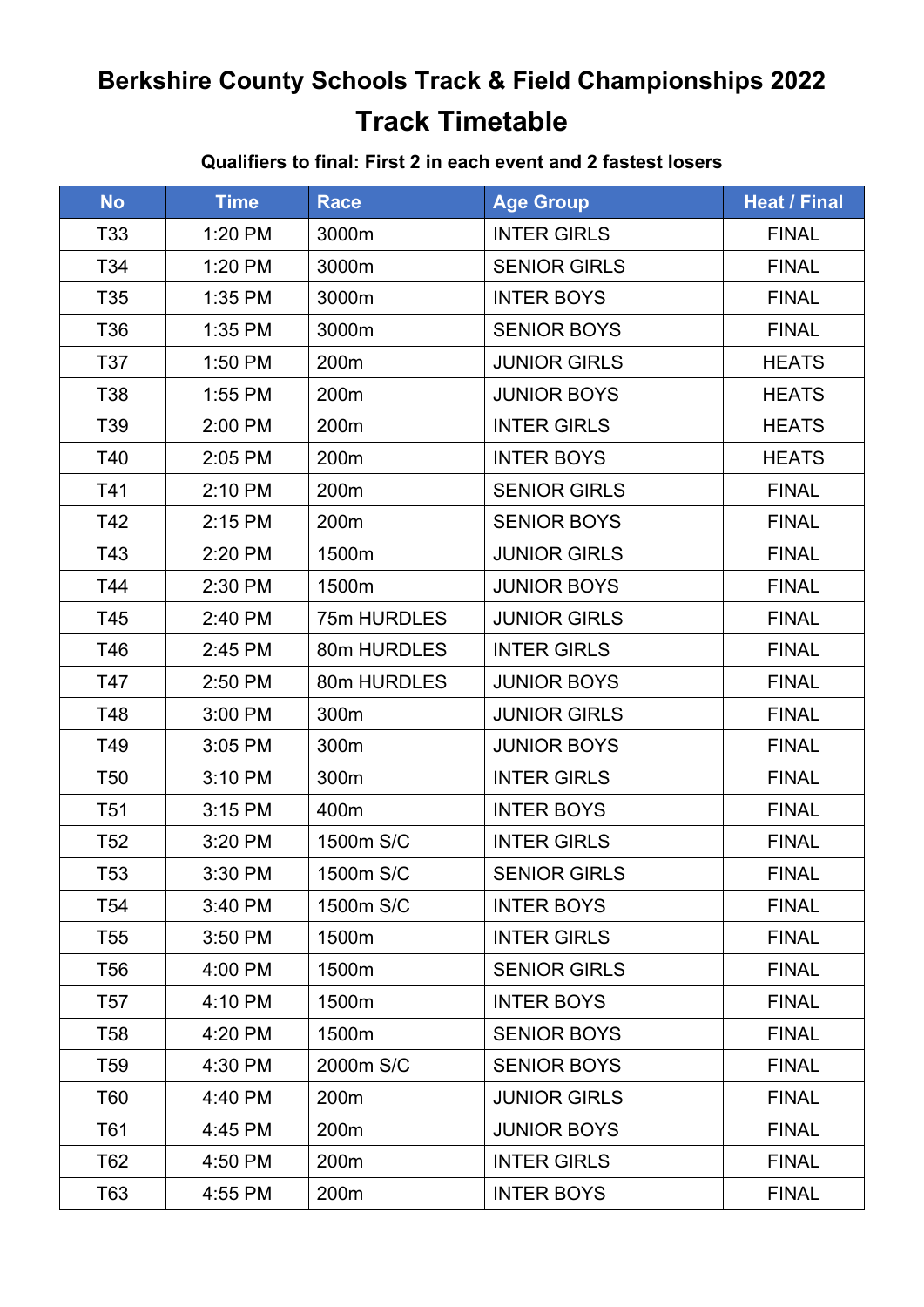# **Berkshire County Schools Track & Field Championships 2022**

### **Field Events Timetable**

| <b>No</b>       | <b>Time</b> | <b>Event</b>     | <b>Age Group</b>    |
|-----------------|-------------|------------------|---------------------|
| F <sub>1</sub>  | 9:15 AM     | <b>HAMMER</b>    | <b>INTER BOYS</b>   |
| F <sub>2</sub>  | 9:15 AM     | <b>HAMMER</b>    | <b>INTER GIRLS</b>  |
| F <sub>3</sub>  | 9:15 AM     | <b>HAMMER</b>    | <b>SENIOR GIRLS</b> |
| F <sub>4</sub>  | 9:45 AM     | <b>HIGH JUMP</b> | <b>INTER BOYS</b>   |
| F <sub>5</sub>  | 9:45 AM     | <b>HIGH JUMP</b> | <b>SENIOR BOYS</b>  |
| F <sub>6</sub>  | 9:45 AM     | <b>LONG JUMP</b> | <b>INTER GIRLS</b>  |
| F7              | 9:45 AM     | <b>LONG JUMP</b> | <b>SENIOR GIRLS</b> |
| F <sub>8</sub>  | 10:00 AM    | <b>SHOT</b>      | <b>JUNIOR BOYS</b>  |
| F <sub>9</sub>  | 10:15 AM    | <b>DISCUS</b>    | <b>INTER GIRLS</b>  |
| F <sub>10</sub> | 10:15 AM    | <b>DISCUS</b>    | <b>SENIOR GIRLS</b> |
| F11             | 10:30 AM    | POLE VAULT       | <b>JUNIOR GIRLS</b> |
| F <sub>12</sub> | 10:30 AM    | POLE VAULT       | <b>JUNIOR BOYS</b>  |
| F <sub>13</sub> | 10:30 AM    | POLE VAULT       | <b>INTER GIRLS</b>  |
| F <sub>14</sub> | 10:30 AM    | POLE VAULT       | <b>INTER BOYS</b>   |
| F <sub>15</sub> | 10:30 AM    | POLE VAULT       | <b>SENIOR GIRLS</b> |
| F <sub>16</sub> | 10:30 AM    | POLE VAULT       | <b>SENIOR BOYS</b>  |
| F <sub>17</sub> | 10:45 AM    | <b>LONG JUMP</b> | <b>JUNIOR GIRLS</b> |
| F <sub>18</sub> | 11:00 AM    | <b>DISCUS</b>    | <b>JUNIOR GIRLS</b> |
| F <sub>19</sub> | 11:15 AM    | <b>SHOT</b>      | <b>INTER GIRLS</b>  |
| F <sub>20</sub> | 11:15 AM    | <b>SHOT</b>      | <b>SENIOR GIRLS</b> |
| F <sub>21</sub> | 11:30 AM    | <b>HIGH JUMP</b> | <b>JUNIOR BOYS</b>  |
| F <sub>22</sub> | 11:45 AM    | <b>DISCUS</b>    | <b>INTER BOYS</b>   |
| F <sub>23</sub> | 11:45 AM    | <b>DISCUS</b>    | <b>SENIOR BOYS</b>  |
| F24             | 12:00 PM    | <b>LONG JUMP</b> | <b>INTER BOYS</b>   |
| F <sub>25</sub> | 12:00 PM    | <b>LONG JUMP</b> | <b>SENIOR BOYS</b>  |
| F <sub>26</sub> | 12:45 PM    | <b>SHOT</b>      | <b>INTER BOYS</b>   |
| F <sub>27</sub> | 12:45 PM    | <b>SHOT</b>      | <b>SENIOR BOYS</b>  |
| F <sub>28</sub> | 12:45 PM    | <b>DISCUS</b>    | <b>JUNIOR BOYS</b>  |
| F <sub>29</sub> | 1:00 PM     | <b>LONG JUMP</b> | <b>JUNIOR BOYS</b>  |
| F30             | 1:30 PM     | <b>HIGH JUMP</b> | <b>JUNIOR GIRLS</b> |
| F31             | 1:30 PM     | <b>JAVELIN</b>   | <b>INTER GIRLS</b>  |
| F32             | 1:30 PM     | <b>JAVELIN</b>   | <b>SENIOR GIRLS</b> |
| F33             | 1:45 PM     | <b>SHOT</b>      | <b>JUNIOR GIRLS</b> |